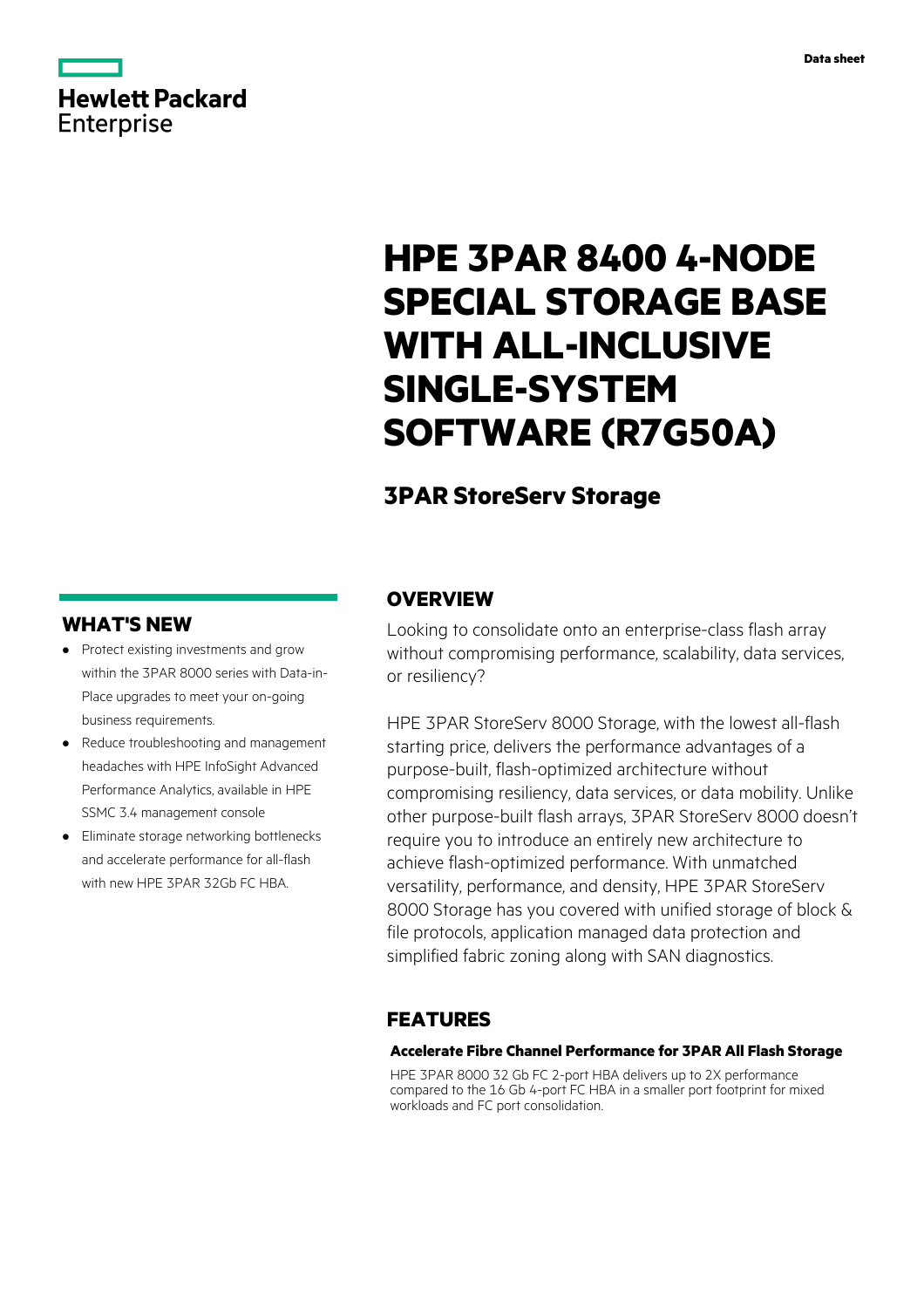<u>a sa Ba</u>

#### **Offers Assured Storage Efficiency for your Workload - Guaranteed**

Get the savings you want with the performance you need with HPE 3PAR Adaptive Data Reduction, inclusive of deduplication, compression, and Data Packing eliminate bottlenecks with a flash-optimized, scale-out architecture and > 1 million IOPS.

Get All-flash at a low entry price and with 7-year warranty on all SSDs, no caveats.

#### **Respond Effortlessly to Unpredictable and Changing Demands**

HPE 3PAR Remote Copy replication support for VMware vVols to ensure a granular, per VM protection.

Built-in automated SAN configuration feature now offers target driven federated zoning, with HPE Smart SAN.

Modernize your EMC, HDS and IBM Storage infrastructure with painless, no-cost data migration.

Optimize storage at the data centre level with seamless data movement between arrays.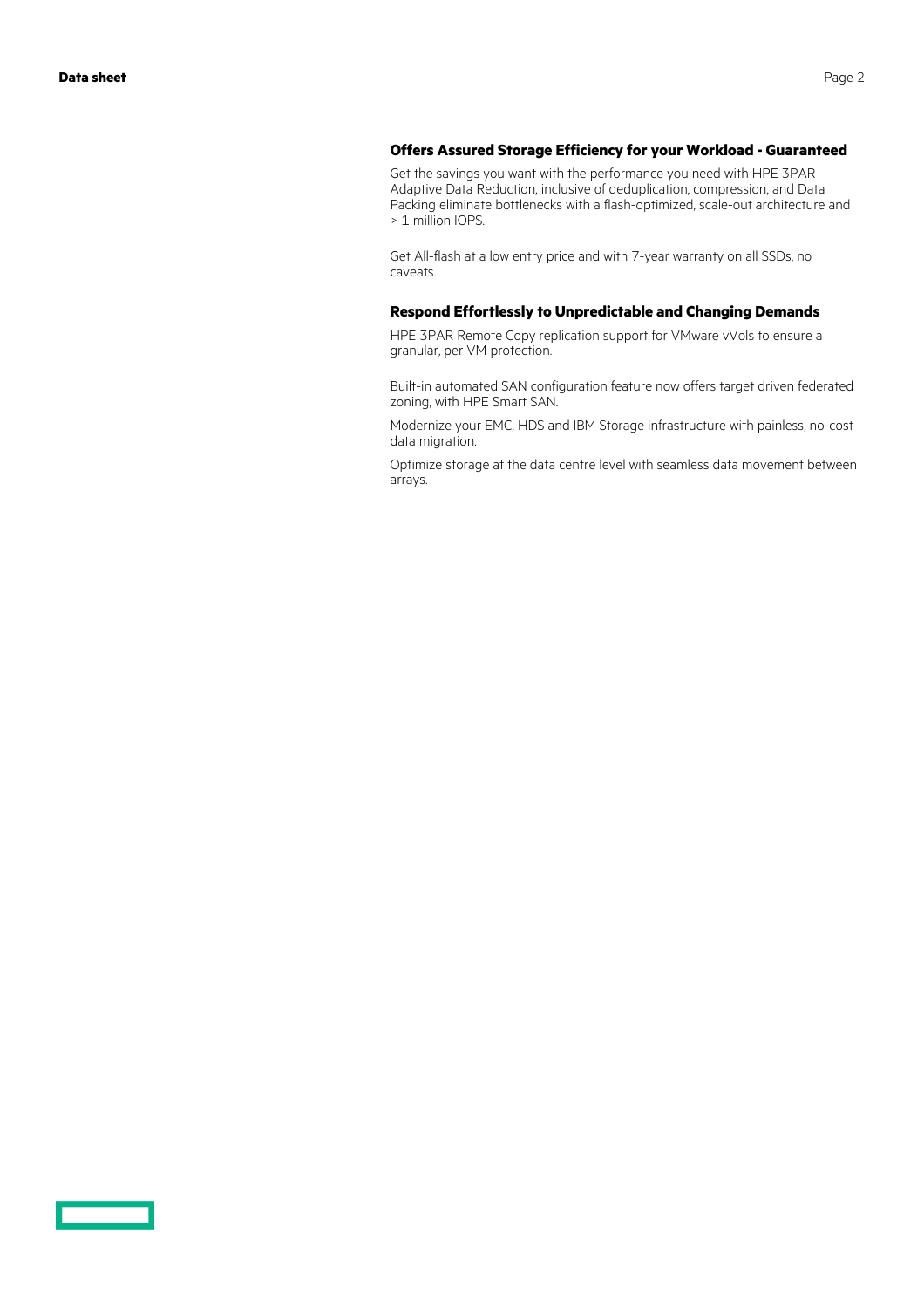<u>and the second part of the second part of the second part of the second part of the second part of the second part of the second part of the second part of the second part of the second part of the second part of the seco</u>

## **Technical specifications HPE 3PAR 8400 4-node Special Storage Base with All-inclusive Single-system Software**

| <b>Product Number</b>               | <b>R7G50A</b>                                                                                                                                                                                                                                                                                                                                                                                                                                                                                                                                                                                                                      |
|-------------------------------------|------------------------------------------------------------------------------------------------------------------------------------------------------------------------------------------------------------------------------------------------------------------------------------------------------------------------------------------------------------------------------------------------------------------------------------------------------------------------------------------------------------------------------------------------------------------------------------------------------------------------------------|
| <b>Capacity</b>                     | 3000 TiB<br>Maximum, depending on model                                                                                                                                                                                                                                                                                                                                                                                                                                                                                                                                                                                            |
| <b>Drive description</b>            | SFF SAS or<br><b>LFF SAS</b>                                                                                                                                                                                                                                                                                                                                                                                                                                                                                                                                                                                                       |
| <b>Enclosures</b>                   | (38) 3PAR 8000 SFF SAS Drive Enclosure<br>(38) 3PAR 8000 LFF SAS Drive Enclosure<br>Maximum, depending on model.                                                                                                                                                                                                                                                                                                                                                                                                                                                                                                                   |
| Maximum drives per enclosure        | 24                                                                                                                                                                                                                                                                                                                                                                                                                                                                                                                                                                                                                                 |
| <b>Host interface</b>               | 32 Gb/sec Fibre Channel (8) Ports<br>16 Gb/sec Fibre Channel (24) Ports<br>10 GbE iSCSI/FCoE (8) Ports<br>1Gb Ethernet (16) Ports<br>10Gb Ethernet (8) Ports<br>Maximum supported, depending on configuration and model                                                                                                                                                                                                                                                                                                                                                                                                            |
| Cache                               | 384 GiB<br>Maximum, depending on model                                                                                                                                                                                                                                                                                                                                                                                                                                                                                                                                                                                             |
| <b>Storage controller</b>           | 3PAR 8000 6-core 2.2GHz Controller Node<br>3PAR 8000 10-core 2.4GHz Controller Node<br>Maximum, depending on model                                                                                                                                                                                                                                                                                                                                                                                                                                                                                                                 |
| <b>Availability features</b>        | Redundant power supplies and fans<br>A minimum of dual redundant controllers, with up to two controllers for added redundancy<br>RAID 1, RAID 5 and RAID 6 for data protection.                                                                                                                                                                                                                                                                                                                                                                                                                                                    |
| <b>Compatible operating systems</b> | Microsoft Windows Server 2008<br>Microsoft Windows Server 2008 R2<br>Microsoft Windows Server 2012<br>Microsoft Windows Server 2012 R2<br>Microsoft Windows Hyper-V<br>HP-UX<br>SUSE Linux Enterprise Server (SLES)<br>Red Hat Enterprise Linux (RHEL)<br>VMware ESX and ESXi<br>Oracle Solaris<br>Oracle UEK<br>Oracle Linux<br>Citrix XenServer<br><b>IBM AIX</b><br>HPE OpenVMS<br>Apple OS X<br>HPE OpenVMS is a registered release only. For the latest information on supported operating systems<br>refer to Single Point of Connectivity Knowledge for HPE Storage Products (SPOCK):<br>https://h20272.www2.hpe.com/spock/ |